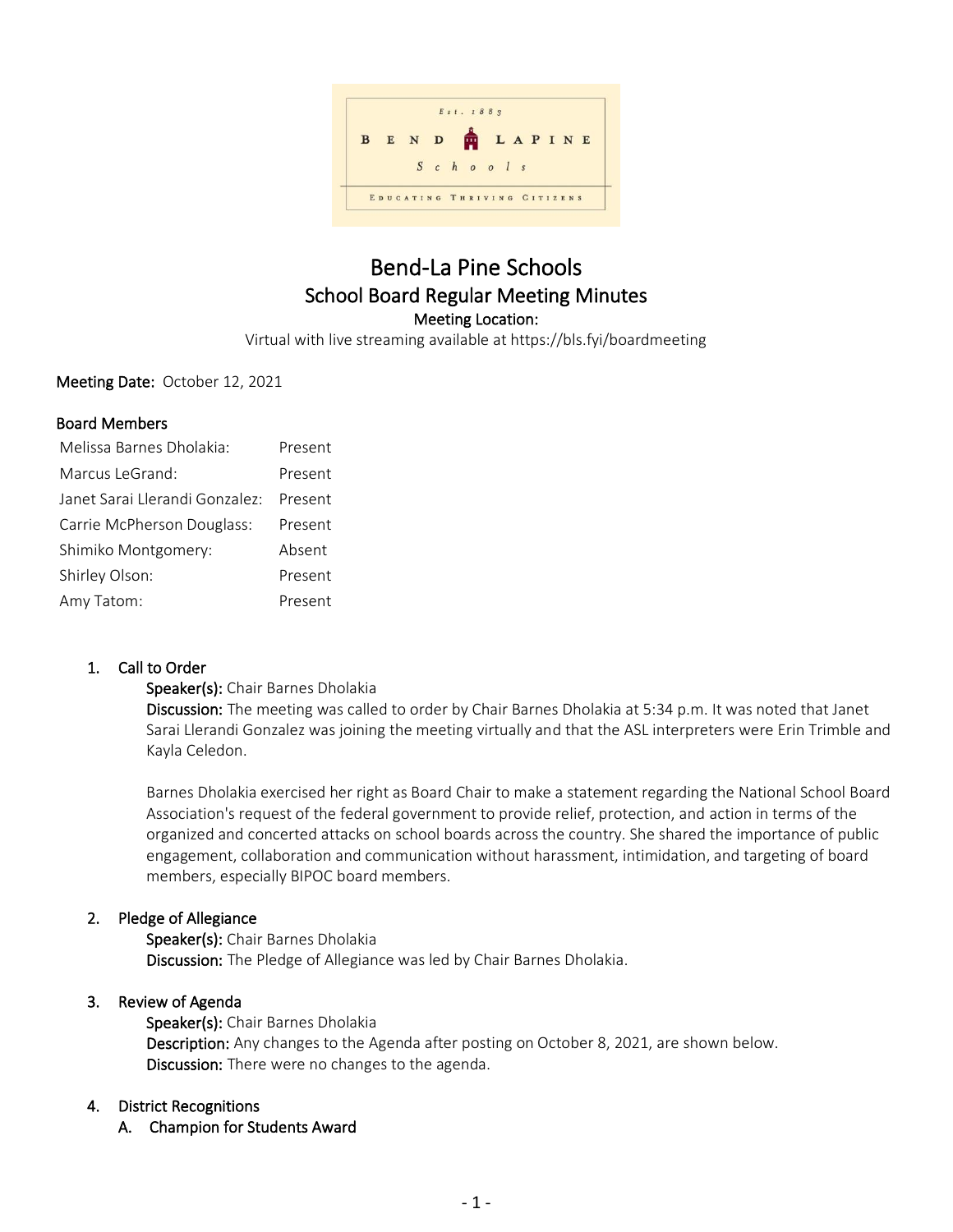Discussion: Superintendent Cook presented the Champion for Students award to Family Access Network (FAN) for the tremendous positive impact they have had on thousands of families within Bend-La Pine Schools; for connecting families with essential services, removing barriers that allow students to stay in school, offering hope to those who need it most and ultimately helping improve the lives of thousands of our students and their families. Dana Pederson accepted the award on behalf of FAN.

### 5. Public Comment

### Speaker(s): Chair Barnes Dholakia

Description: This is the time provided for individuals to address the Board. Public Comment is accepted via [Google Form](https://docs.google.com/forms/d/1781rSu6g_WtHLSQbDiwUv2NfuS4uBPm9fQdyayWTaHI/edit?usp=sharing) until 12:00 p.m. on October 12, 2021.

Discussion: Chair Barnes Dholakia reminded the audience that the Board and District leadership value communication from students, families, staff, and community members as it helps to guide the work of Bend-La Pine Schools. She reminded the audience that board meetings are a meeting in public and not with the public. She advised the audience that public comment would be heard in the order of the agenda, with a maximum of 10 minutes per agenda item and a total of 10 minutes for non-agendized items. Individual speakers are afforded a maximum of two minutes.

Tyler Dickenson, senior at Bend High School in the Design Justice class, spoke regarding the new dress code policy. He thanked the district for their willingness to implement a dress code that is based on the draft created in his class and urged the Board to ensure the policy is equitably enforced across the district.

Jamie Cordell, Deschutes County resident, spoke on behalf of students that have had school experiences taken away from them due to COVID. She pleaded that dances and school events be allowed to take place if the city can hold events.

### 6. Consent for Action

### Speaker(s): Chair Barnes Dholakia

Description: Items that are routine in nature are placed on the Consent Agenda. Any item placed on the Consent for Action may be removed at the request of any Board member prior to the time a vote is taken. All remaining items of the Consent for Action are then disposed of in a single motion.

Action(s): I move to approve the Consent for Action as presented. This motion, made by Carrie McPherson Douglass and seconded by Marcus LeGrand, Carried.

Voting Detail: Melissa Barnes Dholakia: Yea, Marcus LeGrand: Yea, Janet Sarai Llerandi Gonzalez: Yea, Carrie McPherson Douglass: Yea, Shimiko Montgomery: Absent, Shirley Olson: Yea, Amy Tatom: Yea Voting Summary: Yea: 6, Nay: 0, Absent: 1

# A. Approval of Minutes

Description: September 14, 2021, Regular Board Meeting and September 24, 2021, Board Work Session *Reference: ORS192.650 and ORS 332.057*

Attachments: 9.14.21 Minutes – DRAFT and 9.28.21 Minutes - DRAFT

### B. Approval of Personnel Recommendations

Description: Administrative, Licensed, Classified, and Confidential Staff Recommended Hires, Resignations, and Retirements *Reference: ORS 332.505* Attachments: Administrative & Licensed Board Report 10-12-21 and Classified Board Report 10-5-21

### 7. Discussion

# A. Board Policies in Review

Speaker(s): Chair Barnes Dholakia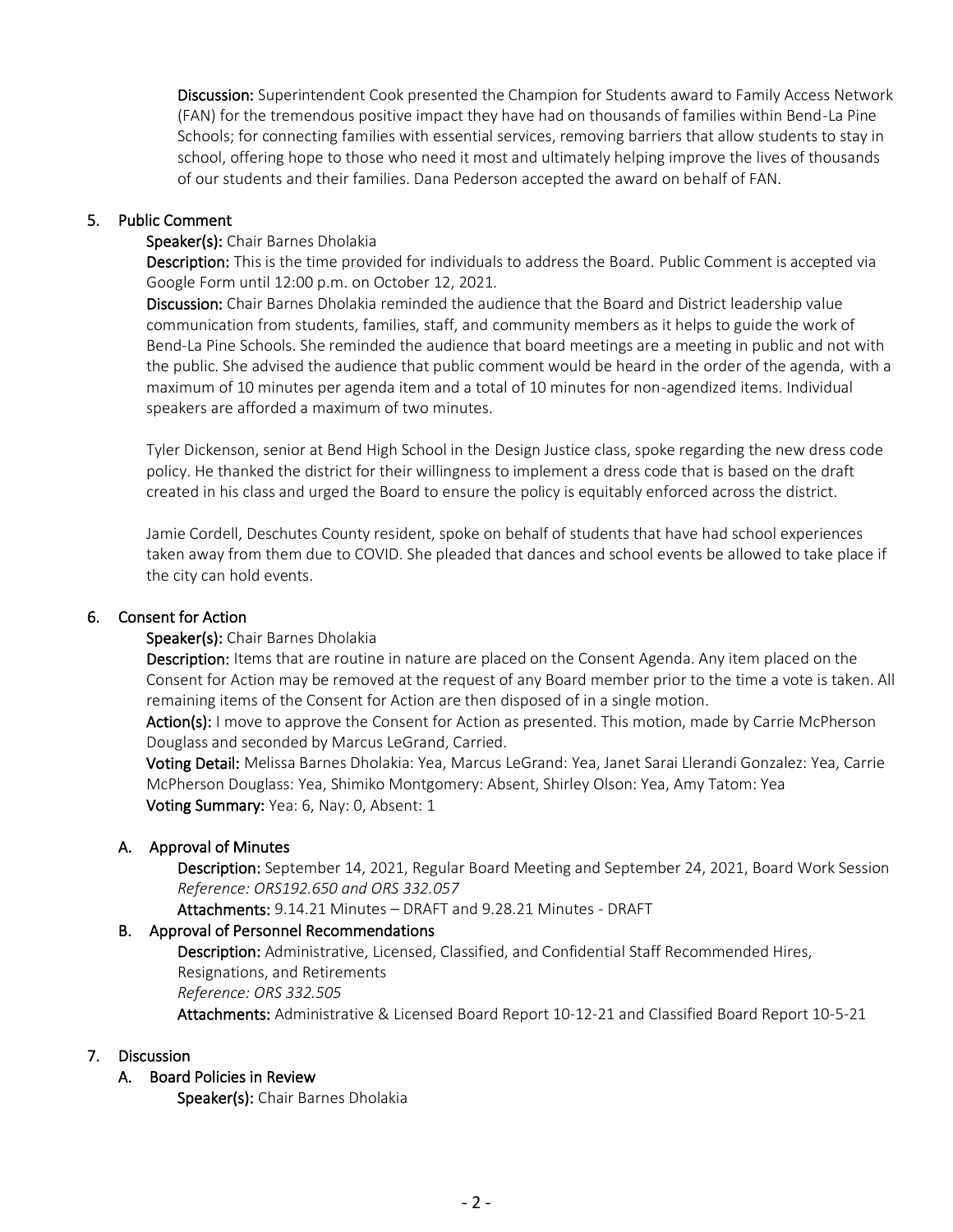Description: Board Policies, Governance Processes, Executive Limitations, Board Ends, and Board Staff Linkages that require School Board review. Public feedback regarding the policies in review is accepted beginning Wednesday, October 13, 2021, through Tuesday, October 26, 2021, via [Google Form.](https://docs.google.com/forms/d/e/1FAIpQLSdpzJr6Cw4SRCqUdcFfVAsvEZd1usfouZ3Y6DVvsiLtRyxtcg/viewform?usp=sf_link) Attachments: Executive Summary - Board Policies in Review

Discussion: Chair Barnes Dholakia shared that as part of policy governance, the governance processes, executive limitations, board ends, board staff linkages, and specific district policies require board approval. The following policies, GP-6 Governance Process; Executive Limitation 3: Treatment of Students, Parents/Guardians, & the Public; Executive Limitation 4: Treatment of Staff; and Executive Limitation 10: Financial Planning & Administration, are currently being reviewed by the Board.

Barnes Dholakia noted that the recommended changes to GP-6 include updates to revise the process for prioritizing speakers during the public comment portion of the meeting, clarifying the typical time allotted for public comment during meetings, and clarifying item 4 in regards to the majority "4 of 7" voting requirement, as only a quorum is required not the full 7 members. She stated that Executive Limitations 3, 4, and 10 have minor grammatical corrections as recommended changes. It was shared that the process is for the policies to be reviewed for the next 30 days and public feedback accepted via Google Form, which is linked in the board packet and available on the district website, until 5:00 p.m. on Tuesday, October 26, 2021.

### 1. GP-6 Governance Process

Speaker(s): Chair Barnes Dholakia Attachments: GP-6 draft 9.21.21

- 2. Executive Limitation 3 Treatment of Students, Parents/Guardians & the Public Attachments: EL-3 - DRAFT 10.12.21
- 3. Executive Limitation 4 Treatment of Staff Attachments: EL-4 - DRAFT 10.12.21
- 4. Executive Limitation 10 Financial Planning & Administration Attachments: EL-10 - DRAFT 10.12.21

# 8. Reports

# A. Executive Session Findings

# Speaker(s): Chair Barnes Dholakia

Description: Report out from October 12, 2021, 5:00 p.m. Executive Session regarding a complaint the Board received and the findings of the investigation.

Discussion: Chair Barnes Dholakia shared that the Board met in Executive Session at 5:00 p.m. pursuant to ORS 192.660 (2)(b) and (2)(f) to review the findings of an independent investigator that was hired to ensure impartiality in the investigation. The findings were that the claims were unsubstantiated and that the complainant misrepresented the actual events that happened. She stated that the Board sees that there are no findings to cause any further action against Vice Chair Marcus LeGrand.

# B. Choice Options Data Report

# Speaker(s): Deputy Superintendent Nordquist

Attachments: Executive Summary - Choice Options, Magnet and Choice School Data, and Choice Options Data Report Slideshow

Discussion: Deputy Superintendent Nordquist provided the board with a comprehensive list of all magnet/choice school options in the district which included entire schools as well as programs within schools. In regards to neighborhood walking zones, she noted that the smaller choice schools have small walk zone areas, whereas the larger schools that have programs within the school have walking zones that incorporate the entire attendance area of that school. It was also shared that because REALMS was originally a charter school, it does not have a neighborhood attendance area. Specifically related to the neighborhood walking zone at Bear Creek Elementary, Nordquist explained there are four categories of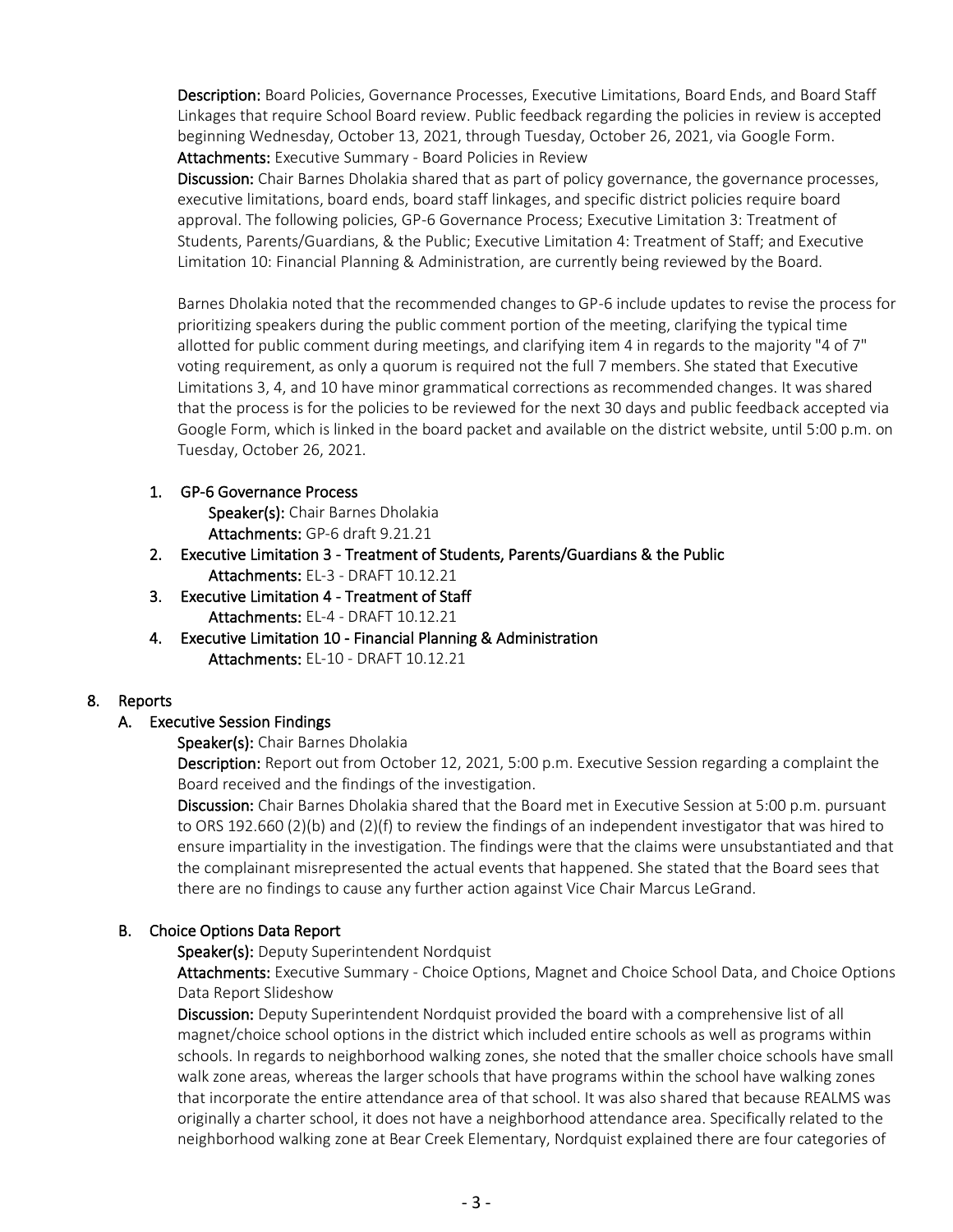students that are considered in the lottery process and how complicated the process can become.

Nordquist shared that the dual immersion programs, EL education schools (Realms), the middle years program at Pilot Butte Middle School and the IB program at Bend Senior High School all receive extra funding to provide financial support for the purchase of curricular materials, additional professional development, and certification costs for certain programs.

Waitlist information was shared with the board, noting that some of the wait lists are currently shorter than they have been historically during this time period, which could be related to the pandemic. It was also pointed out that the dual immersion program model is 50/50 (Spanish as a first language/English as a first language), so more students with Spanish as a first language would need to be enrolled in the program before it could grow with additional English as a first language students. Discussion ensued about the importance of maintaining that model so as to not diminish the importance of incorporating culture and native language in the learning environment. It was also discussed how important reviewing and incorporating the concepts of choice programs and magnet schools is when opening new schools within the district.

### C. Division 22 Assurances

### Speaker(s): Deputy Superintendent Nordquist

Attachments: Executive Summary - Division 22 Assurances and Bend-La Pine Schools Division 22 Report Discussion: Deputy Superintendent Nordquist reported on the annual Division 22 Compliance Report. She noted that in the 2019-20 school year, the state waived nearly all requirements due to the pandemic and that this past year approximately six were waived. Districts that are out of compliance have a full year to take corrective actions. The district is currently out of compliance in regards to instructional time in choice and magnet schools, mostly due to transportation issues and in regards to adoption of instructional materials for Bend-La Pine Schools Online (BLSO). Katie Legace, Director of High School Programs, will work with leaders of Bend Tech Academy and Realms High School to ensure the transportation issues are resolved for the 2022-23 school year. Amy Tarnow, administrator for BLSO, is leading a team in the adoption of curriculum for the program and will present a recommendation to the Board in the spring.

There was some discussion involving the waived requirements and whether the district was meeting them even though they were waived. Nordquist pointed out that some of the waived requirements were assessments that will be returning as we come out of the pandemic. Another requirement that the district is working on is the PE requirements for grades K-8 due to the instructional time requirements.

### D. Executive Limitation-7: Facilities Report

#### Speaker(s): Mike Tiller, Executive Director of Facilities

Description: Update on Executive Limitation-7: Facilities, to include update on District Sustainability Plan Attachments: Executive Summary -Executive Limitation-7, Executive Limitation-7 Report October 2021, and BLS owned real estate with acreage and comp plan designation 10-08-21

Discussion: Mike Tiller, Executive Director of Facilities, reviewed Executive Limitation 7 (EL-7). He provided highlights of projects from the past year, including LED upgrades throughout the district and HVAC control system upgrades. Tiller also provided a list of bond projects that had recently been completed, including Caldera High School, two new school gyms, Bend High School Phase One, and cafeteria additions at two schools. The priorities for 2021-22 are to continue projects that maximize energy savings across the district. He mentioned that the Sites and Facilities Committee has convened and they are in the process of completing the charge to refresh the 20-year-long range plan set forth by the board.

Sharon Smith, legal counsel for the district, provided a brief overview of the district's sustainability plan.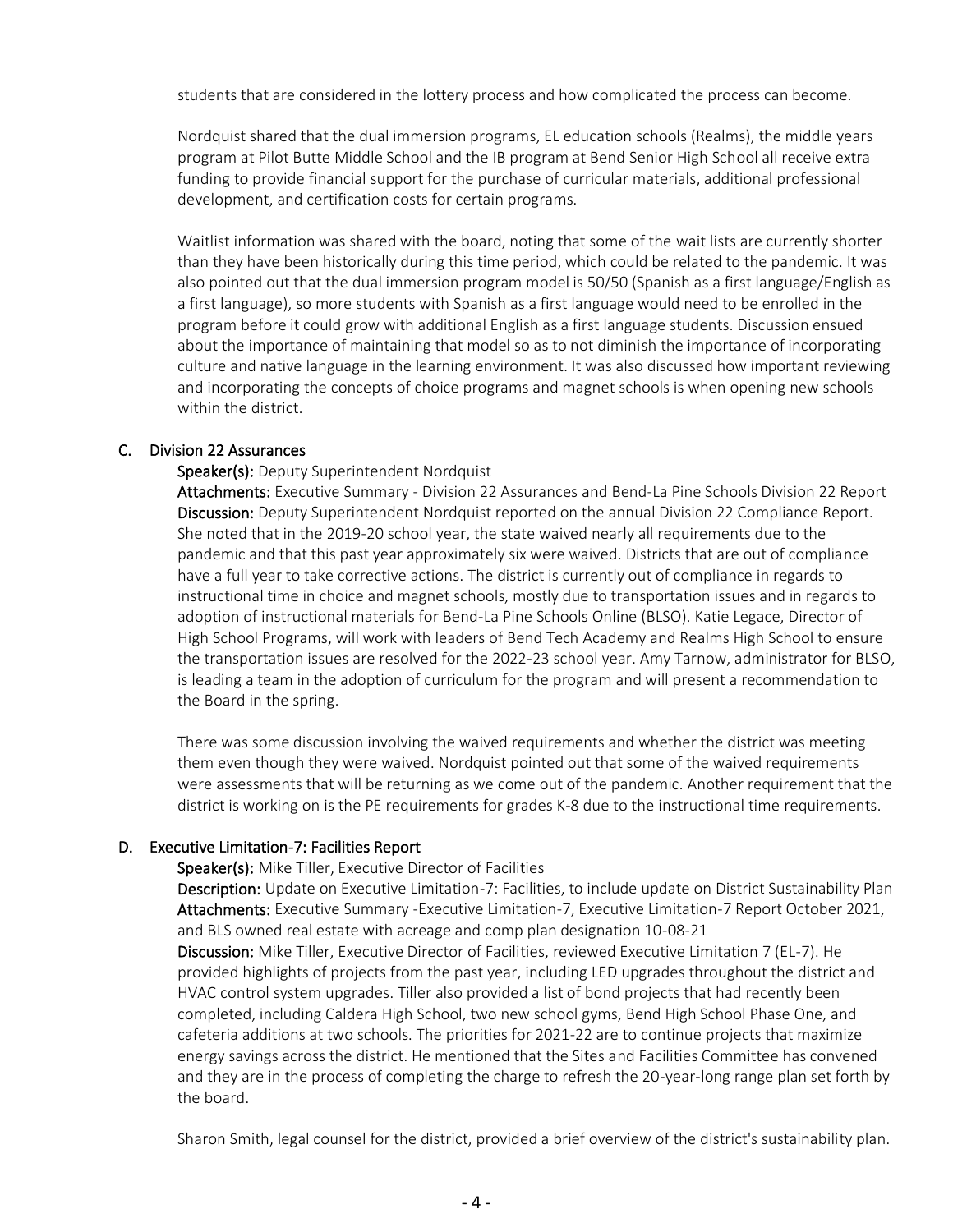She noted the five-year plan will be updated every five years and includes 12 goals and strategies to meet the goals that will be implemented in the coming years. Smith shared that the plan is imbedded within bond projects when buildings are designed to ensure they are as energy efficient as possible. She shared that Jackie Wilson, Sustainability Coordinator, was instrumental in the development of the plan and highlighted that our district is the first and only district east of the cascades to have an electric school bus.

#### E. Student Investment Account (SIA) Update

#### Speaker(s): Superintendent Cook

Attachments: Executive Summary - SIA Update and SIA Update Slideshow

Discussion: Superintendent Cook shared that the Student Success Act was passed in Oregon in 2010 and called for 50% of monies allocated to be dedicated to the Student Investment Account (SIA). The district undertook the task of preparing for the funds by conducting listening sessions, compiling information, and strategically planning. Cook shared that the district was given nearly \$13 million and that half of the funds were spent on class size reduction and the other half on social emotional learning (SEL). He introduced Sean Reinhart, Executive Direction of Student Services, and Jennifer Hauth, Director of Social Emotional and Mental Well-Being, to discuss how the funds are being used in regards to SEL.

Reinhart shared that social and emotional support for students is not only for struggling students, for students who need some help, but should be embedded into everything we do, Tier 1, and worked down through the system to the students who need more, Tier 2, and those that need even more, Tier 3. He discussed in more detail how the district came up with its plan for the funds and where the initial investments were made. Jennifer Hauth shared a roadmap preview of where the district is now and where it is going. She gave an overview of what social emotional learning is and how that is integrated into classrooms and building cultures. It was discussed that the goal of implementation is that SEL become part of the core and integrated practices of BLS and that one of the biggest challenges will be defining and measuring outcomes related to the work.

Vice Chair LeGrand inquired as to how and when the district plans to incorporate stakeholder voice in the process. The importance of including those voices early in the process of developing practices and curriculum was noted by Reinhart and Hauth.

Shirley Olson inquired as to the challenge of professional development for this work. Reinhart shared that digging deeper and finding more ways to train people and ways to get SEL practices integrated into schools will take practice and time.

Chair Barnes Dholakia shared her excitement about this work and noted that this is not about curriculum adoption but more about practice adoption.

Janet Sarai Llerandi Gonzalez reemphasized the need for student, staff, and administrator voices in helping to identify needs to help drive the intention of the work. She also encouraged district staff to hear student voices in ways that aren't traditionally heard to paint a more honest picture of the needs of the community.

Carrie McPherson Douglass asked for additional information at a future meeting regarding the district's plans regarding partnership with families around SEL.

### F. Finance Report

Speaker(s): Leah Bibeau, Finance Director Description: Finance Report 1 of 4 for the year including an enrollment update. Attachments: Financial Statements October 2021 Final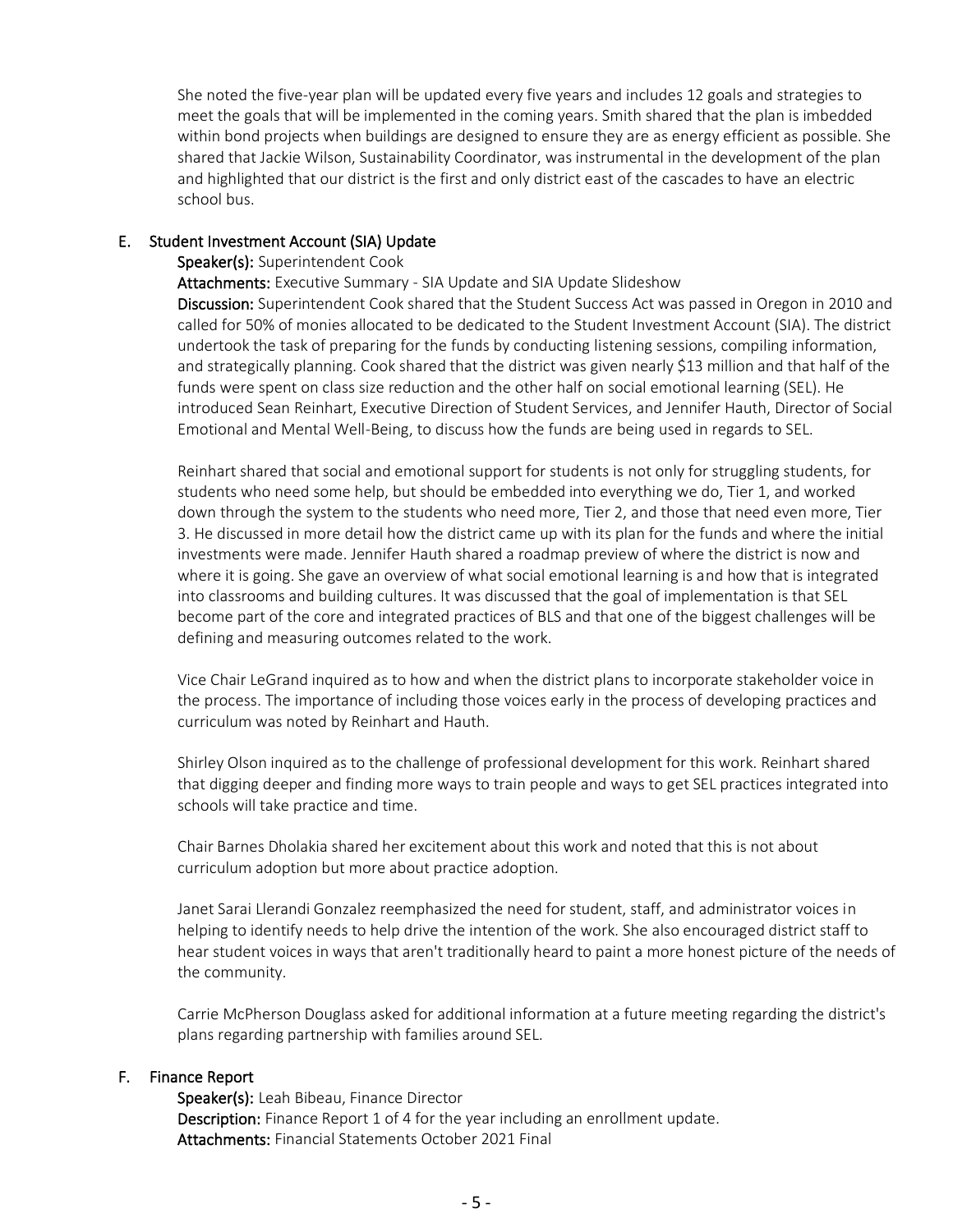Discussion: Leah Bibeau, Finance Director, reviewed the first quarter finance report. She shared that the auditors are currently on site to finalize the annual comprehensive financial report for last year. In regards to enrollment, as of October 1st the district is down 932 students from the original projection, which results in a \$7.7 million decrease in funds. Bibeau shared that other districts across the state are seeing similar trends in enrollment. Expenditures are still being processed due to late hiring and classified staffing is likely to be underspent due to inability to fill certain positions. Open positions and natural attrition will be monitored throughout the year to even out staffing needs caused by decreased enrollment.

Chair Barnes Dholakia inquired as to the overall budget final fund balance falling below the total reserve of 5% as required by board policy. Bibeau shared that once hiring, student enrollment, and the state rebalancing of funds are complete, the reserve should be met.

### 9. Action Items

### A. General Obligation Bond Refunding

Speaker(s): Brad Henry, Chief Operations and Financial Officer

Action(s): I move to approve Resolution 1923 Advance Refunding of the 2013 Series B General Obligation Bonds. This motion, made by Amy Tatom and seconded by Janet Sarai Llerandi Gonzalez, Carried.

Voting Detail: Melissa Barnes Dholakia: Yea, Marcus LeGrand: Yea, Janet Sarai Llerandi Gonzalez: Yea, Carrie McPherson Douglass: Yea, Shimiko Montgomery: Absent, Shirley Olson: Yea, Amy Tatom: Yea Voting Summary: Yea: 6, Nay: 0, Absent: 1

Attachments: Executive Summary - Advance Refunding of the 2013 Series B General Obligation Bonds - Authorizing Resolution and Resolution 1923 - Advance Refunding of the 2013 Series B General Obligation Bonds - Authorizing Resolution

Discussion: Brad Henry, Chief Operations and Financial Officer, presented that the district has an opportunity to refund some of the general obligation bonds that are set to mature between 2023-2033. The current projection would save the district approximately \$7.5 million over the lifetime of the bonds. He clarified that if the market were to change and the refunding would not benefit the district, the district could stop the process.

### 10. Administrative Policies and Regulations Reports

Speaker(s): Chair Barnes Dholakia

# A. Administrative Policies and Regulations for Adoption

### Speaker(s): Superintendent Cook

Description: List of District Policies and/or Regulations that the District is adopting. Attachments: Executive Summary - 10.12.21 Administrative Polices and Regulations for adoption Discussion: Superintendent Cook shared that policies and or regulations, DLCA-AR: Staff Travel, JFCA-AR: Student Code of Dress, INB-AP: Studying Controversial Issues, INB-AR: Studying Controversial Issues, and IIA-AR: Instructional Materials Selection are being adopted by the District.

DLCA-AR: Staff Travel was updated with per diem meal rates for employee travel. No public comment was received.

JFCA-AR: Student Code of Dress was last revised in 2004. The recommended updates included more inclusive language and clarification of the goals and values Bend-La Pine Schools seeks to uphold in regards to student dress. The only comments were received during board member discussion at the 8/24/21 board meeting, which resulted in minor edits. Those edits are shown in green on the policy attached to the board packet.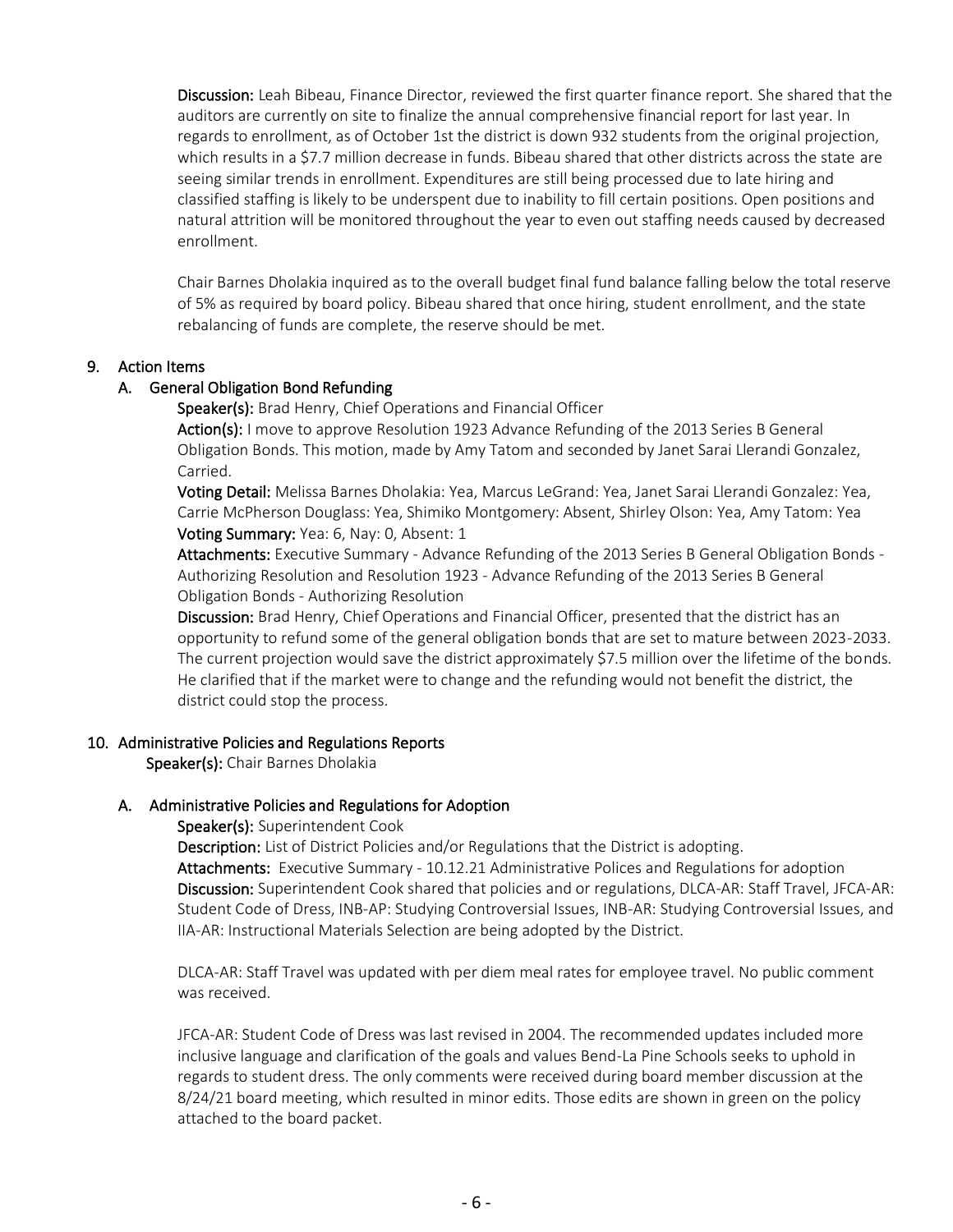INB-AP: Studying Controversial Issues is a new policy to provide context and purpose for studying controversial issues. There is a corresponding INB-AR which reviews the detail and process. No public comment was received.

INB-AR: Studying Controversial Issues includes updates clarifying the process to be used when studying controversial issues. No public comment was received.

IIA-AR: Instructional Materials Selection was rewritten to align with the process and practices currently taking place in Bend-La Pine Schools. No public comment was received.

Chair Barnes Dholakia thanked the district for the new policy and regulation review process for the transparency that it provides.

1. DLCA-AR - Staff Travel

### Attachments:

DLCA-AR travel procedure 8.9.21 DRAFT

2. JFCA-AR - Student Code of Dress Attachments:

JFCA-AR draft 10.12.21 updated

- 3. INB-AP Studying Controversial Issues Attachments: INB-AP draft
- 4. INB-AR Studying Controversial Issues Process Attachments: INB-AR draft
- 5. IIA-AR Instructional Materials Selection Attachments: IIA-AR draft

# 11. Board Comments

Description: Board members will each have an opportunity to provide any comments or thoughts before the meeting is adjourned.

Discussion: Shirley Olson noted that she stands with Chair Barnes Dholakia's opening statement regarding the status and direction of the board and thanked her for being so explicit.

Carrie McPherson Douglass shared that she had an opportunity to have a conversation with the group Black History 365, which included a great demonstration of a sample student lesson in regards to studying controversial issues. She shared that the format encouraged everyone to listen and be heard and she found it to be a productive and thoughtful conversation with people of varying views.

Amy Tatom appreciated Chair Barnes Dholakia's opening statement and the hard work that everyone put into the meeting.

Vice Chair Marcus LeGrand shared that he met with a group of students recently and they mentioned how tired they are as the curriculum is really ramping up right now in their classes. He encourages students to advocate for breaks and for teachers to take this into consideration.

Janet Sarai Llerandi Gonzalez thanked Melissa for her opening comments and for the very full agenda.

Chair Melissa Barnes Dholakia shared about some of her work since the last board meeting. She met with Heart of Oregon Corps students recently regarding the work around the district's dress code as well as a